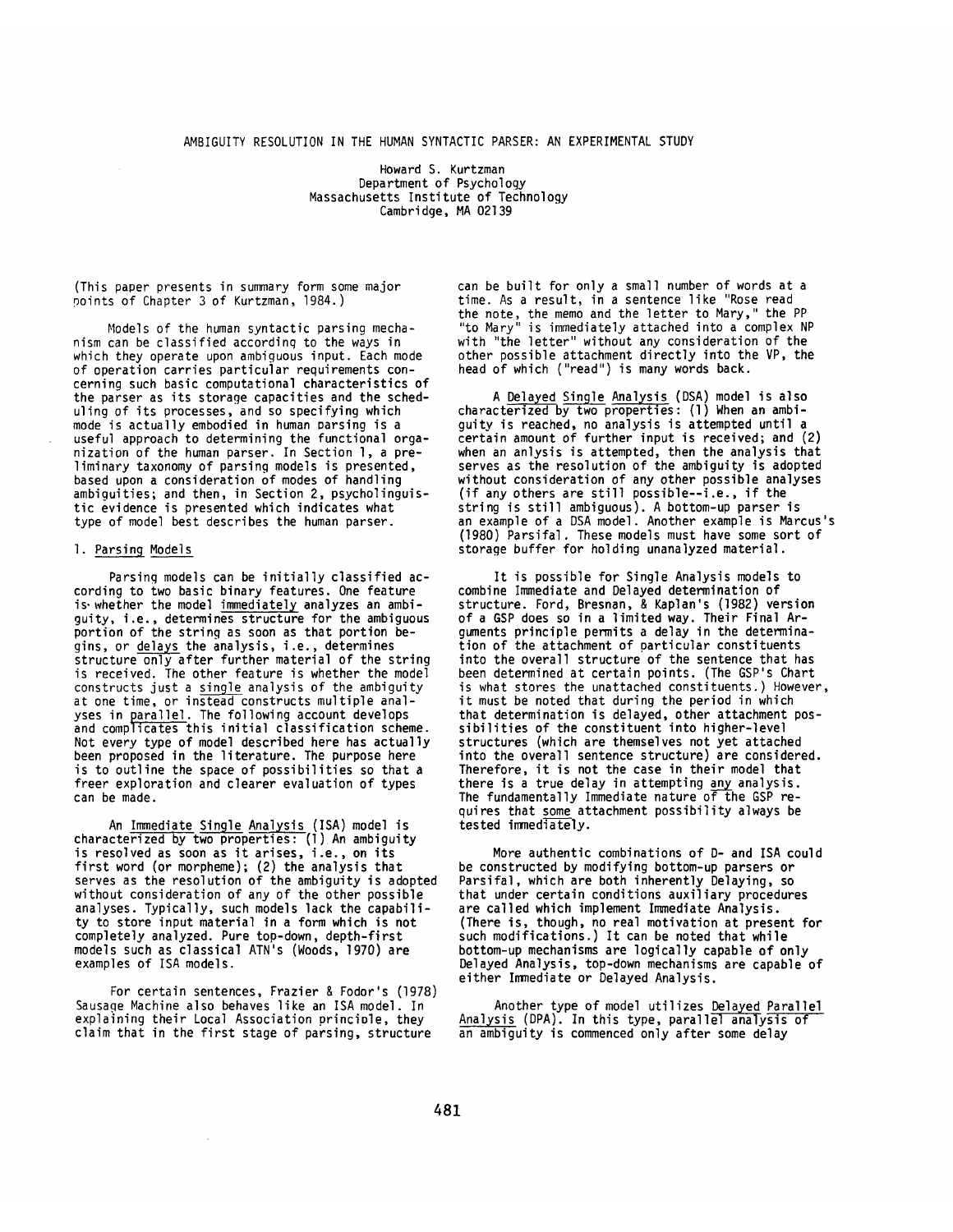beyond the beginning of the ambiguous portion of the string. Such a model requires a buffer to hold input material during the delay before it is analyzed. Also, any model that allows parallelism requires that the parser's representational/storage medium be capable of supporting and distinguishing between multiple analyses of the same input material, and that the parser contain procedures that eventually oversee a decision of which analysis is to be adopted as resolution of the ambiguity. An example of a DPA parser would be a generally bottom-up parser which was adjusted so that at certain points, perhaps at the ends of sentences or clauses, more than one analysis could be constructed. Another example would be a (serious) modification of Parsifal such that when the pattern of more than one production rule is matched, all of those rules could be activated.

 $\ddot{\phantom{a}}$ 

There are actually two sorts of parallelism. One can be called momentary parallelism, in which a choice is made among the possible analyses according to some decision procedure immediately--before the next word is received. The other sort can be called strong parallelism, in which the possible analyses can stay active and be expanded as new input is received. If further input is inconsistent with any of the analyses, then that analysis is dropped. There might also be a limitation on how long parallel analyses can be held, with some decision procedure choosing from the remaining possibilities once the limiting point is reached. (It would seem that some limitation would be required in order to account for garden-pathing.)

In addition, in strong parallelism although multiple analyses are all available, they might still be ranked in a preference order.

A further type of model is characterized by Immediate Parallel Analysis (IPA), in which all of the possible analyses of an ambiguity are built as soon as the ambiguous portion of the string begins. Frazier & Fodor's (1978) parser is partially describable as an IPA model with momentary parallelism. In explaining their Minimal Attachment principle, they propose that an attempt is made to build in parallel all the possible available structures, on the first word of an ambiguity. The particular structure that contains the fewest connecting nodes is the one that is then right away adopted.

Fodor, Bever, & Garrett (1974) proposed an IPA with strong parallelism. As soon as an ambiguity arises, the possible analyses are determined in parallel and can stay active until a clause boundary is reached, at which point a decision among them must be made.

There is another design characteristic that a parser might have which has not been considered so far. Instead of the parser, after making a single or parallel analysis of an ambiguity, maintaining the analysis/es as further input is received, one can imagine it just dropping whatever analysis it had determined. This can be called abandonment. Then analysis would be resumed at some later point, determined by some scheduling principles. Perhaps

the most natural form of a parser which utilizes abandonment would be an IPA model. The construction of more than one analysis for an ambiguity would trigger the parser to throw out the analyses and wait until a later point to attempt analysis anew. Thus, the parser is not forced to make an early decision which might turn out to be incorrect, as in momentary parallelism, nor is it forced to carry the load of multiple analyses, as in strong parallelism. At an implementation level, this abandonment might be realized as mutual inhibition by the several analyses.

Abandonment is also possible in an ISA model. Take, for instance, a generally bottom-up model in which constituents can be held free, not yet attached into the overall sentence structure. A constraint could be plced on such a model which forbade such free constituents, forcing the analyses of the constituents to be abandoned if they cannot immediately be fit into the overall sentence structure. (Such a constraint might be implemented as a limit on storage space for free constituents.) Then, at some later point, a new analysis of the constituents and their attachments would be made.

Abandonment is also possible, though less intuitively satisfying, in delayed models. In these models, there would be a delay in beginning analysis, and then another delay as a result of abandonment.

When analysis is begun again following abandonment, it can proceed according to any of the above models, though of course some would seem to be more natural than others.

## 2. Experiment

Previous psycholinguistic experiments have often used quite indirect methods for tapping parsing processes (e.g., Frazier & Rayner's (1982) measurements of eye-movements during reading and Chodorow's (1979) measurements of subjects' recall of time-compressed speech) and have yielded conflicting results. The present investigation set out to gather data concerning the determinants and scheduling of ambiguity resolution, through use of an on-line task that provides readily interpretable results.

Subjects sat in front of a CRT screen and on each trial were presented with a series of words comprising a sentence, one word at a time, each word in the center of the screen. Each word remained on the screen for 240 msec and was followed by a 60 msec blank screen. Presentation of the words stopped at some point, either within or at the end of the sentence, and a beep was heard. The subjects' task was to respond, by pressing one of two response keys, whether or not the sentence had been completely grammatical up to that point.

For experimental items, presentation always stopped before the end of the sentence, and the sentence was always grammatical. These experimental sentences contained ambiguities which were shown to be correctly resolved in only one way by the last word that was presented. There were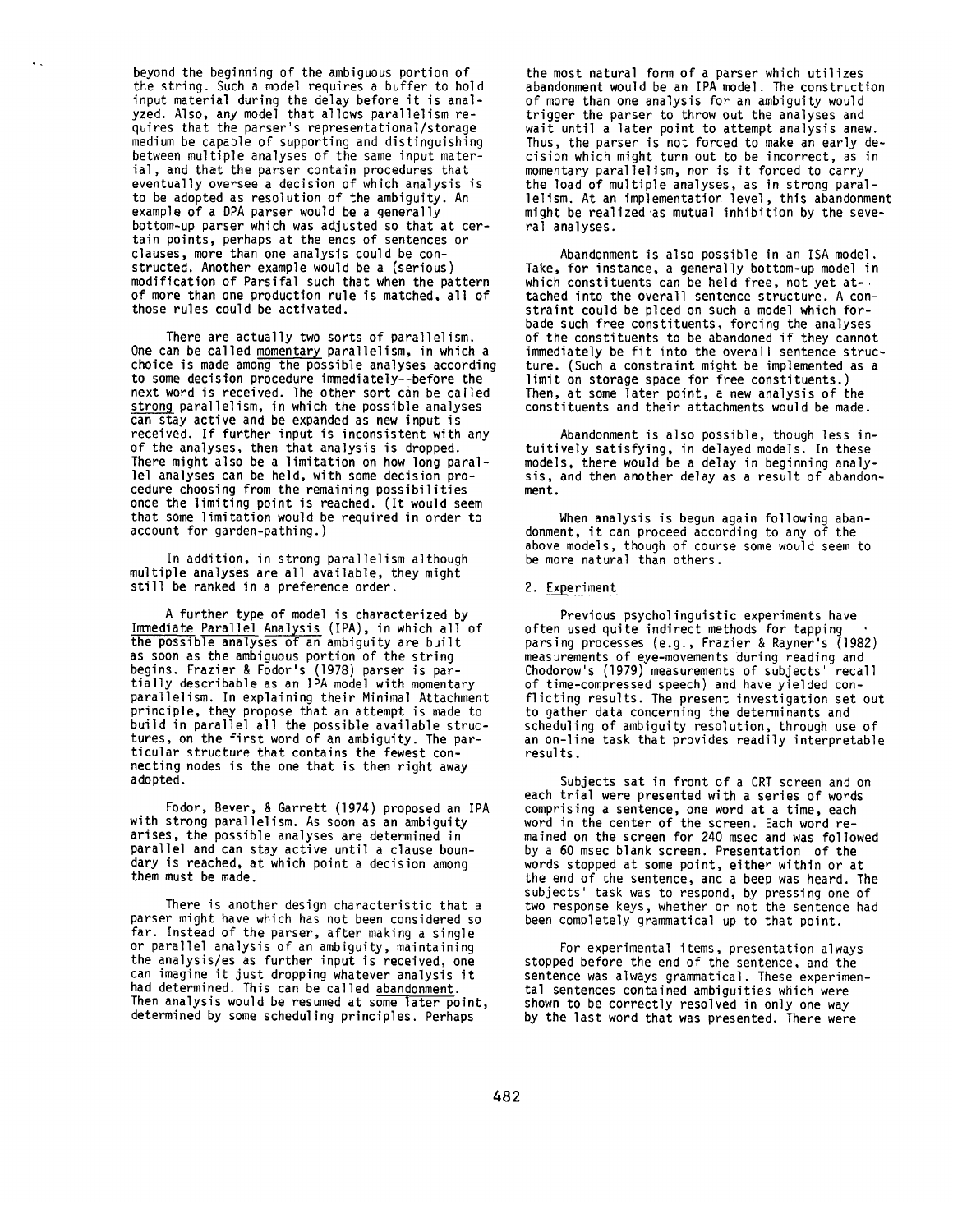two versions of each experimental item, which differred only in the last presented word. And these last words of the versions resolved the ambiguity in different ways. An example is shown in (1) (along with possible completions of the sentences in parentheses).

(1) The intelligent scientist examined with a magnifier  $[a]$  our (leaves.) magnifier  $\begin{bmatrix} a \\ b \end{bmatrix}$  our  $(crazy.)$ 

Any individual subject was presented with only one version of an item. If subjects had chosen a particular resolution for the ambiguity before the last word was presented, it was expected that they would make more errors and/or show longer correct response times (RTs) for the version which did not match the resolution that they had chosen than for the version which did match. (Experimental items were embedded among a large number of filler items whose presentation stopped at a wide variety of points. Many of these fillers also contained ungrammaticalities, of various sorts and in various locations in the sentence.)

A wide variety of ambiguities were tested, including those investigated in previous studies. Only a few highlights of the results are presented here, in order simply to illustrate the major findings.

For items like (Ib), subjects made a large number of errors--about 75%. This indicates that they were garden-pathed--just as in one's experience in normal reading of such sentences. By contrast, for items like (la), very few errors were made. Further, the RTs for the correct responses to (la) were significantly lower than those to (Ib). For (la), RTs fell in the 450-650 msec range, while for  $(lb)$  the RTs were lO0 to 400 msec higher. Evidently, subjects had resolved the ambiguity in (1) before receiving the last word, and they chose the resolution fitting (la), in which "examined" is a main-clause pasttense verb, rather than the resolution fitting (Ib), in which it is a past participle of a reduced relative clause.

However, quite different results were obtained for items like (2), which differs from (1) only by the replacement of "scientist" by "alien".

(2) The intelligent alien examined with a magnifier  $\begin{bmatrix} a \\ c \end{bmatrix}$  our<br> $\begin{bmatrix} b \end{bmatrix}$  was  $(crazy.)$ 

There was no difference between (2a) and (2b) in either error rate or RT--both measures fell into the same low range as those for (la). That is, subjects were not garden-pathed on either sentence. They kept open both possibilities for analysis throughout presentation of the sentence.

Several conclusions can be drawn from comparing results of items like (1) and those like (2). First, it is possible to delay the resolution of an analysis. Two classes of parsing models can thus be ruled out as descriptions of the overall operations of the human system: ISA and IPA-with-momentary-parallelism. Second, the duration of this delay is variable, and therefore any model in which the point of resolution

for a particular syntactic structure is invariant is ruled out. Marcus's Parsifal is an example of such a disconfirmed model. By the way, this does not mean that there must <u>always</u> be some delay in resolution. In fact, for items like (1) it does appear the resolution is made immediately upon reception of "examined". This is indicated by subjects' performance for (3) and (4) matching their performance for (1) and (2), respectively.

- (3) The intelligent scientist examined [a] our (leaves.)<br>[b] was (crazy.)  $(c$ razy.)
- (4) The intelligent alien examined<br>  $\begin{bmatrix} a \end{bmatrix}$  our (leaves.)<br>  $\begin{bmatrix} b \end{bmatrix}$  was (crazy.)  $($ leaves. $)$  $(c\text{razy.})$

It seems then that the delay can vary from zero to evidently a quite substantial number of words (or constituents).

Third, the duration of the delay is apparently due to conceptual, or real-world knowledge, factors. With regard to (1) and (2), one component of our real-world knowledge is that scientists are likely to examine something with a magnifier but unlikely to be examined, but for aliens the likelihoods of examining and being examined with a magnifier are more alike. Thus, it seems that the point at which a resolution is made is the point at which one of the possible meanings of the sentence can be confidently judged to be the more plausible one. So, parsing decisions would be under significant influence of coneptual mechanisms. This fits with work in Kurtzman (1984; Chapter 2), in which a substantial amount of evidence is offered for the strong claim that parsing strategies in the form of preferences for particular structures (e.g., Frazier & Fodor, 1978; Ford et al., 1982; Crain & Steedman, in press) do not exist. It is argued rather that all cases of preference for one resolution of an ambiguity over another can be accounted for by a model in which conceptual mechanisms judge which possible resolution of the ambiguity results in the sentence expressing a meaning which better satisfies expectations for particular conceptual information or for general plausibility. Such a model requires that parallel analyses be presented to the conceptual mechanisms so that it may be judged which analysis better meets the expectations. Therefore, an acceptable parsing model must have some parallel analysis at the time a resolution is made (which is consistent with some previous psycholinguistic evidence: Lackner & Garrett, 1973). This requirement of parallelism then leaves us with the following models as candidates for describing the human parser: DPA with either kind of parallelism, IPA-with-strong-parallelism, or Abandonment-withparallel-reanalysis. (Abandonment might work in (2) by abandoning analysis upon the attempt at analysis "examined" and then commencing re-analysis either (a) at a point determined by some internal schedule, or (b) upon a signal from conceptual mechanisms that the conceptual content of the syntactically unanalyzed words was great enough to support a confident resolution decision.)

In contrast to the other remaining models,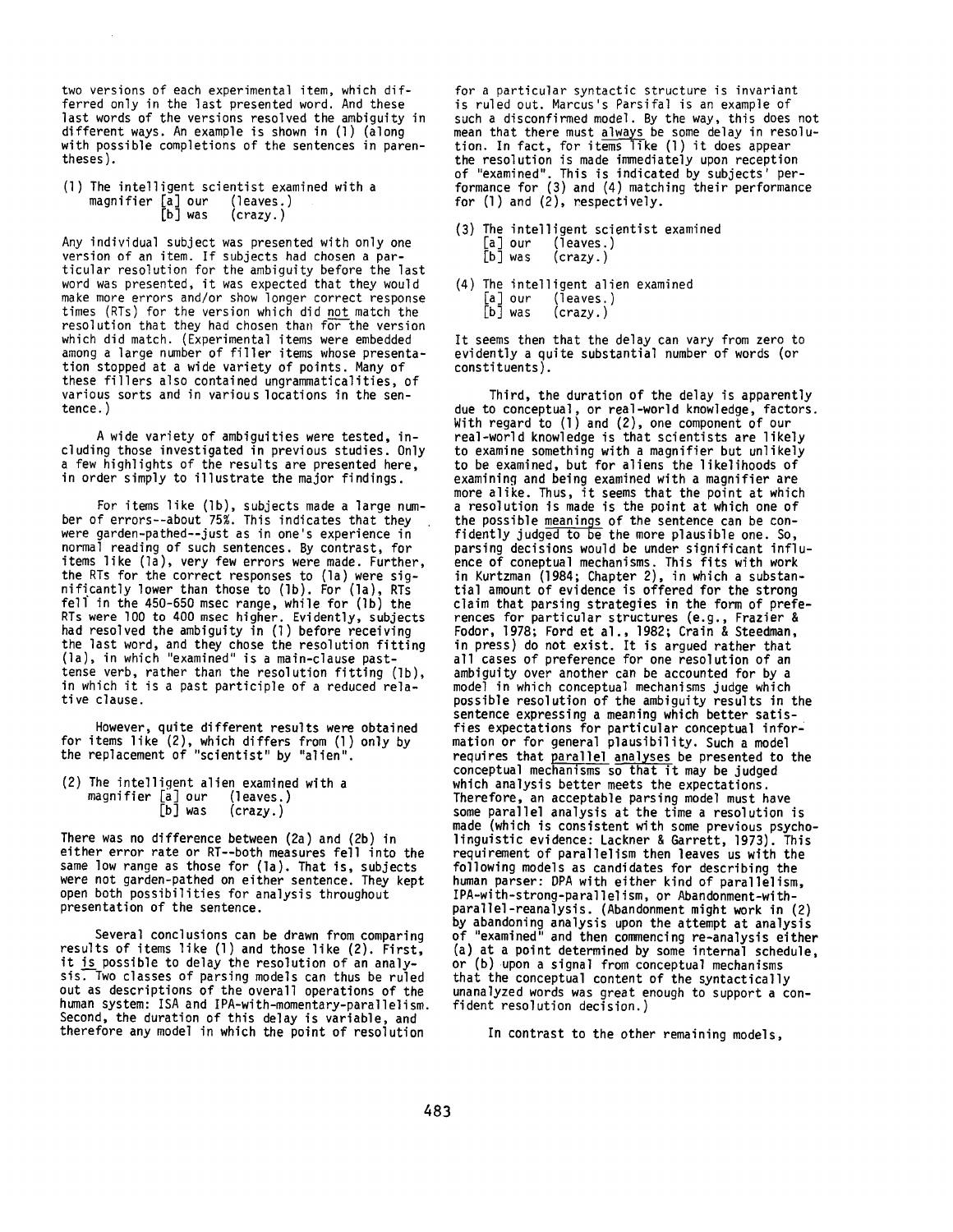IPA-with-strong-parallelism posits that input material is at all times analyzed. A look at results for other stimuli suggests that this might be the case. In a task similar to the present one, Crain & Steedman (in press) have shown that for items such as (5), comprised of more than one sentence, the first sentences (5a or 5b) can bias the perceiver towards one or the other resolution in the last sentence (5c or 5d), which contains an ambiguous "that"-clause (complement vs. relative).

- (5a) RELATIVE-BIASING CONTEXT A psychologist was counseling two married couples. One of the couples was fighting with him but the other one was nice to him.
- (5b) COMPLEMENT-BIASING CONTEXT A psychologist was counseling a married couple. One member of the pair was fighting with him but the other one was nice to him.
- **(5c)** RELATIVE SENTENCE The psychologist told the wife that he was having trouble with to leave her husband.
- (5d) COMPLEMENT SENTENCE The psychologist told the wife that he was having trouble with her husband.

So, for example, (5c) preceded by (Sa) is processed smoothly, while (5c) preceded by (Sb) results in garden-pathing at the point of disambiguation (the word "to"). In the present experiment, sentences in which the "that"-clause was disambiguated immediately following the beginning of the clause (5e or 5f) were presented following the contexts of (5a) or **(5b).** 

- (Se) RELATIVE SENTENCE The psychologist told the wife that<br>was (velling to shut up.)  $(y$ elling to shut up.)
- (Sf) COMPLEMENT SENTENCE The psychologist told the wife that to (yell was not constructive..)

 $\alpha$ 

It turned out that context had no effect on performance for this type of item. Rather, subjects performed somewhat more poorly when the "that"-clause was disambiguated as a relative (5e), showing about 20% errors and sometimes elevated RTs, as compared with the complement disambiguation in (5f), which showed low RTs and practically no errors. The effect did not differ in strength between the two contexts. These results along with those of Crain & Steedman show that initially the complement resolution is preferred but that later this preference can be overturned in favor of the relative resolution if that is what best fits the context. Now, there is no reason to believe that subjects are actually garden-pathed when they end up adopting the relative resolution. Note that there is no conscious experience of garden-pathing, and that the error and RT effects here are much weaker than for classical garden-pathing items like (1). It seems more likely that both possible analyses of "that" have been determined but that one--as a complementizer--has been initially ranked higher and so is initially more accessible. In this speeded task, it would be

expected that the less accessible relative pronoun analysis of "that" would sometimes be missed--resulting in incorrect responses for (5e)--or take longer to achieve. Now, if "that" had simply not been analyzed at all by the time of the presentation of the last word, as in a DPA or Abandonment model, there would be little reason to expect that one analysis of it should cause more errors than the other.

So, we may tentatively conclude that IPA-withstrong-parallelism describes the human parser's operations for at least certain types of structures. Similar results with other sorts of structures are consistent with this claim. This does not rule out the possibility, however, that the human parser is a hybrid, utilizing delay or abandonment in some other circumstances.

Why is the complementizer analysis immediately preferred for "that"? In these items all of the main verbs of the ambiguous sentences had meanings which involved some notion of communication of a message from one party to another (e.g., "told", "taught", "reminded"). In Kurtzman (1984) it is argued that such verbs generate strong expectations for conceptual information about the nature of the message that is communicated. The complement resolution of the "that"-clause permits the clause to directly express this expected information, and so it would be preferred over the relative resolution, which generally would not result in expression of the information. It is also possible that such a conceptually-based preference gets encoded as a higher ranking for the verbs' particular lexical representations which subcategorize for the complement (cf. Ford et al., 1982).

## **REFERENCES**

- Chodorow, M.S. Time-compressed speech and the study of lexical and syntactic processing. In W.E. Cooper & E.C.T. Walker (Eds.), Sentence processing. Hillsdale, NJ: Erlbaum, 197
- Crain, S. & Steedman, M. On not being led up the garden path: The use of context by the psychological parser. In D. Dowty, L. Kartunnen, & A. Zwicky (Eds.), Natural language processing. NY: Cambridge University Press, in press.
- Fodor, J.A., Bever, T.G., & Garrett, M.F. The psychology of language. NY: McGraw-Hill, 1974.
- Ford, M., Bresnan, J., & Kaplan, R.M. A competencebased theory of syntactic closure. In J. Bresnan (Ed.), The mental representation of grammatical relations. Cambridge, MA: MIT Press, 1982.
- Frazier, L. & Fodor, J.D. The sausage machine: A new two-stage parsing model. Cognition, 1978, 6, 291-325.
- Frazier, L. & Rayner, K. Making and correcting errors during sentence comprehension: Eye movements in the analysis of structurally ambiguous sentences. Cognitive Psychology, 1982, 14, 178-210.